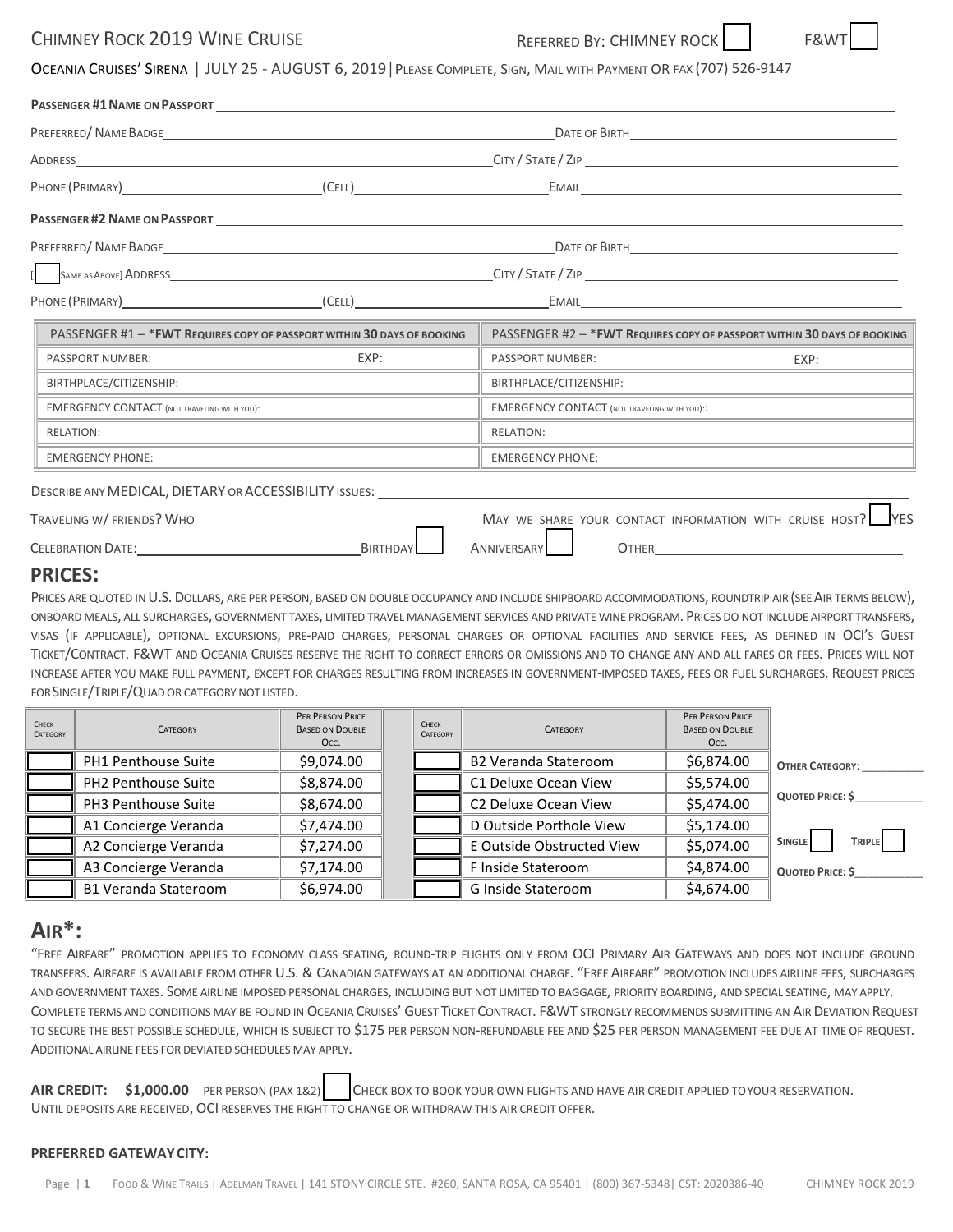TRAVEL INSURANCE: E&WT STRONGLY RECOMMENDS YOU PURCHASE ALLIANZ TRAVEL INSURANCE, OR COMPARABLE TRAVEL INSURANCE COVERING SUPPLIER DEFAULT, FULL MEDICAL EXPENSES, MEDICAL EVACUATION, TRAVEL DELAY, CANCELLATION AND LOSS. IT IS OUR POLICY TO SEND EVERY TRAVELER A TRAVEL-INSURANCE BROCHURE, SO PLEASE CONTACT US IMMEDIATELY IF THIS IS NOT RECEIVED WITHIN 7 DAYS OF SENDING US THIS REGISTRATION FORM. BE ADVISED THAT PRE-EXISTING CONDITION COVERAGE REQUIRES INSURANCE PURCHASE WITHIN 14-DAYS OF DEPOSIT PAYMENT. NOTE THAT BY NOT PURCHASING INSURANCE, YOU ASSUME ALL RISK OF LOSS. INSURANCE MUST COVER ALL TRIP COMPONENTS TO BE VALID. INSURANCE CAN ONLY BE REFUNDED WITHIN 10-DAYS OF ITS PURCHASE IF DONE IN WRITING. REFER TO THE INSURANCE BROCHURE FOR DETAILS REGARDING COVERAGE CONDITIONS.

DEPOSITS & PAYMENTS: DEPOSIT DUE AT BOOKING: \$1,125.00 PER PASSENGER FOR ALL CABINS EXCEPT VISTA, OCEANIA AND OWNER'S SUITES. PLEASE CALL FOR DEPOSIT AMOUNTS FOR BOOKING SUITES.

PAY BY: MASTERCARD / VISA / AMERICAN EXPRESS TOTAL DEPOSIT: \$ CREDIT CARD NUMBER: \_\_\_\_\_\_\_\_\_\_\_\_\_ \_\_\_\_\_\_\_\_\_\_\_\_ \_\_\_\_\_\_\_\_\_\_\_\_\_ \_\_\_\_\_\_\_\_\_\_\_\_ \_\_ EXP: \_\_\_\_\_\_\_ \_\_\_\_\_\_\_\_ CVV: : \_\_\_\_\_\_\_\_\_\_\_  $\overline{\phantom{a}}$ 

\_\_\_\_\_\_\_\_\_\_\_\_

**PLEASE FAX X TO OUR OFFICE S AT (707) 526 ‐9147.**

\_\_\_\_\_\_\_\_\_\_\_\_

\_\_\_\_\_\_\_\_\_\_\_

#### **PRINT NAME E AS APPEARS ON C REDIT CARD**  \_\_\_\_\_\_\_\_\_\_\_\_\_

\_\_\_\_\_\_\_\_

**SIGNATURE OR TYPE NAME IN LIEU OF SIGNATURE - (I AUTHORIZE F&WT TRAVEL GROUP/ F&WT TO CHARGE MY CREDIT CARD.)** 

\_\_\_\_\_\_\_\_\_\_\_\_

\_\_\_\_\_\_\_\_\_\_\_\_\_

\_\_\_\_\_\_\_\_\_\_\_

\_\_\_\_\_\_\_\_\_\_\_\_\_

**FINAL PA AYMENT DUE O N: APR 9, 2019** USE A DEBIT CARD TO PAY THE DEPOSIT, F&WT MAY NOT BE ABLE TO PROCESS YOUR FINAL PAYMENT, AND THEREFORE, REQUIRES AN ALTERNATE PAYMENT METHOD FOR FINAL PAYMENT. IF FINAL PAYMENTS NOT RECEIVED BY THE DATE SPECIFIED ABOVE, YOUR SPACE ON THIS CRUISE WILL BE RELEASED AND APPLICABLE CANCELLATION FEES APPLIED. MANY TRAVEL SUPPLIERS NOW PROCESS CREDIT CARDS INTERNATIONALLY, AND YOUR CREDIT CARD BANK MAY CHARGE A FOREIGN TRANSACTION FEE. PLEASE CONTACT YOUR CREDIT CARD ISSUER TO SEE IF THIS APPLIES. YES, I AUTHORIZE FINAL PAYMENT TO BE AUTOMATICALLY CHARGED ON THIS DATE TO THE CREDIT CARD LISTED ABOVE. NOTE: I E<br>IF YOU

\_\_\_\_\_\_\_\_\_\_\_\_

## **TERMS & CONDITIO NS**

PAYMENT & CANCELLATION SCHEDULE: ANY REFUND OR CHANGE REQUESTS RELATING TO THE CRUISE, INCLUDING AIRFARE, MUST BE RECEIVED BY F&WT IN WRITING AND DOCUMENTS RETURNED. CANCELLATION FEES APPLY TO NAME CHANGES. CANCEL FEES CANNOT BE APPLIED OR MOVED TO ANOTHER SAILING. "I AUTHORIZE ADELMAN TRAVEL SYSTEMS INC/ F&WT TO CHARGE MY CREDIT CARD IFI CANCEL THIS BOOKING, PURSUANT TO THE CANCELLATION SCHEDULE AND FEES SET FORTH BELOW":

| <b>OWNER'S, VISTA &amp; OCEANIA SUITES</b> |          |                         | ALL OTHER STATEROOM CATEGORIES |          |                         |
|--------------------------------------------|----------|-------------------------|--------------------------------|----------|-------------------------|
| <b>FROM</b>                                | TO       | <b>FEE</b>              | <b>FROM</b>                    | то       | <b>FEE</b>              |
| <b>DATE OF BOOKING</b>                     | 02/08/19 | \$100 PER PERSON        | <b>DATE OF BOOKING</b>         | 02/08/19 | \$100 PER PERSON        |
| 02/09/19                                   | 03/26/19 | <b>\$250 PER PERSON</b> | 02/09/19                       | 03/26/19 | <b>\$250 PER PERSON</b> |
| 03/27/19                                   | 04/09/19 | 15% FULL FARE           | 03/27/19                       | 04/09/19 | \$500 PER PERSON        |
| 04/10/19                                   | 05/07/19 | 35% FULL FARE           | 04/10/19                       | 05/07/19 | 35% FULL FARE           |
| 05/08/19                                   | 05/22/19 | 65% FULL FARE           | 05/08/19                       | 05/22/19 | 65% FULL FARE           |
| 05/23/19                                   |          | 100% FULL FARE          | 05/23/19                       |          | 100% FULL FARE          |

TRAVEL REQUIREMENTS: PASSENGERS MUST PROVIDE PROPER IDENTIFICATION TO BOARD THE SHIP. US AND CANADIAN CITIZENS MUST PRESENT A VALID PASSPORT. (NAME ON all cruise documents must be the same as your passport.) Please visit <u>www.travel.state.gov f</u>or details. **RESPONSIBILITY:** Passenger acknowledges (i) sponsoring wineries are responsible for the wine education program, which is not connected in any way with Adelman Travel Systems Inc. / F&WT and RESERVES THE RIGHT TO SUBSTITUTE PROGRAM ELEMENTS AND PRESENTERS WITHOUT NOTICE; AND (II) OCEANIA CRUISES (OCI) IS RESPONSIBLE FOR THE CRUISE AND RELATED services, which along with any included free air fare, are governed by OCI's terms and conditions as noted in their cruise brochure. LIMITATION OF LIABILITY: IN NO EVENT SHALL ADELMAN TRAVEL SYSTEMS INC. DBA F&WT OR ITS OFFICERS, DIRECTORS, EMPLOYEES AND AFFILIATES BE RESPONSIBLE OR LIABLE TO PASSENGER FOR ANY INJURY, LOSS, OR DAMAGE, DIRECTLY OR INDIRECTLY ARISING FROM, OR ANY INDIRECT, INCIDENTAL, SPECIAL OR CONSEQUENTIAL DAMAGES, INCURRED BY PASSENGER IN CONNECTION WITH (I) THE CRUISE PURCHASED HEREBY, INCLUDING WITHOUT LIMITATION, ANY ASSOCIATED TRANSPORTATION, ACTIVITIES, AND ACCOMMODATIONS, WHETHER PRIOR, DURING, OR AFTER THE CRUISE, (II) ANY ACT, OMISSION, NEGLECT, ACCIDENT, ERROR OR DEFAULT OF THIRD PARTIES, PROVIDING SERVICES IN CONNECTION WITH THE CRUISE, (III) THE ALTERATION OF THE PASSENGER'S ITINERARY, WHEN ADVISABLE OR NECESSARY FOR THE SAFETY AND/OR WELLBEING OF THE PASSENGER(S), (IV) ANY ACT OF TERRORISM, WAR, ACCIDENT, WEATHER OR ANY ACT OF GOD,(V) THE CRUISE PROGRAM CANCELLATION AS PROVIDED BELOW, (V1) ANY CHANGES IN THE DESCRIBED PROGRAM CONTENT OR PRESENTERS. TERMINATION: THIS WINE EDUCATION CRUISE PROGRAM REQUIRES A MINIMUM NUMBER OF PARTICIPANTS AND F&WT RESERVES THE RIGHT TO CANCEL THE PROGRAM BEFORE THE FINAL PAYMENT DATE LISTED ABOVE IF SUCH MINIMUM NUMBER IS NOT ACHIEVED. UPON CANCELLATION F&WT WILL ISSUE A FULL REFUND TO YOU AND YOU AGREE F&WT SHALL HAVE NO LIABILITY FOR SUCH CANCELLATION AS PROVIDED FOR ABOVE. PARTICIPANTS ARE ENCOURAGED NOT TO PURCHASE NON-REFUNDABLE AIRLINE TICKETS EARLIER THAN 90 DAYS BEFORE THE TOUR DEPARTURE DATE IN ORDER TO AVOID AIRLINE CANCELLATION PENALTIES. **MISBEHAVIOR:** F&WT RESERVES THE RIGHT TO ASK ANY PERSON TO LEAVE THE WINE EDUCATION GROUP WHO IS ACTING INAPPROPRIATELY AND/OR WHO CANNOT CONTROL HIS OR HER BEHAVIOR, AND IN SUCH CASE PASSENGER AGREES THEY SHALL RECEIVE NO REFUND FOR THE COST OF THE CRUISE AND |F&WT SHALL HAVE NO LIABILITY FOR, OR OBLIGATION TO REPLACE, MISSED OR LOST PREPAID TRIP ELEMENTS, NOR RESPONSIBILITY TO PROVIDE RETURN TRANSPORTATION TO ANY PASSENGER LEFT BEHIND. DISPUTES: ANY CONTROVERSY, DISPUTE OR CLAIM OF WHATEVER NATURE ARISING OUT OF, IN CONNECTION WITH OR RELATING TO THIS CRUISE REGISTRATION FORM OR THE RELATED PRE/POST OR SHORE TOUR REGISTRATION FORM(S), OR THE INTERPRETATION, MEANING, PERFORMANCE, BREACH OR ENFORCEMENT THEREOF, SHALL BE RESOLVED, AT THE REQUEST OF EITHER PARTY TO THIS CONTRACT, FIRST BY MEDIATION INSANTA ROSA, CALIFORNIA AND IF MEDITATION IS UNSUCCESSFUL BY FINAL AND BINDING ARBITRATION CONDUCTED BEFORE ONE NEUTRAL ARBITRATOR AT A LOCATION DETERMINED BY THE ARBITRATOR IN SANTA ROSA, CALIFORNIA, IN ACCORDANCE WITH THE RULES OF CALIFORNIA CODE OF CIVIL PROCEDURE SECTION 1280 ET. SEQ. ALL DECISIONS OF THE ARBITRATOR SHALL BE FINAL, BINDING, AND CONCLUSIVE ON ALL PARTIES. JUDGMENT MAY BE ENTERED UPON ANY SUCH DECISION IN ACCORDANCE WITH APPLICABLE LAW IN ANY COURT HAVING JURISDICTION thereof. This contract inures to the benefit of, and is binding on the parties and their respective heirs, representatives and assigns. This contract shall be GOVERNED BY, CONSTRUED AND ENFORCED IN ACCORDANCE WITH THE LAWS OF THE STATE OF CALIFORNIA.

### PLEASE SIGN TO ACCEPT THE FOREGOING TERMS AND CONDITIONS OR TYPE NAME IN LIEU OF SIGNATURE:

\_\_\_\_\_\_\_\_\_

\_\_\_\_\_\_ PASSENGER#1

\_\_\_\_\_\_\_\_\_

\_\_\_\_\_\_\_\_\_

\_\_\_\_\_\_\_\_\_\_

PASSENGER#2

\_\_\_\_\_\_\_\_\_

\_\_\_\_\_\_\_\_\_

\_\_\_\_\_\_\_\_\_\_

 $\overline{\phantom{a}}$ 

\_\_\_\_\_\_\_\_\_

\_ \_\_\_\_\_